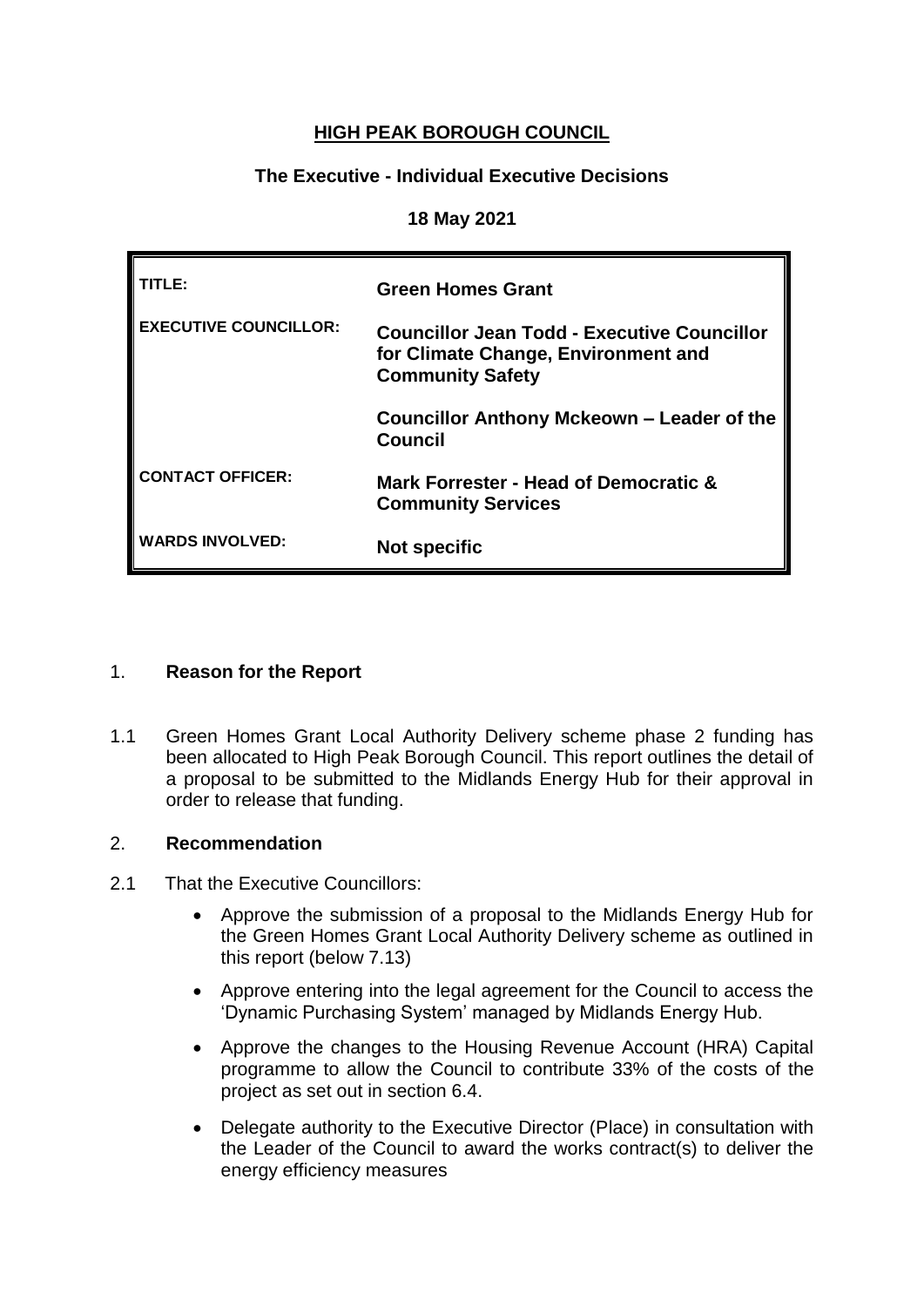## 3. **Executive Summary**

- 3.1 The Green Homes Grant Local Authority Delivery (GHG LAD) scheme was launched in August 2020. The Government allocated £500 million to the scheme to fund energy efficiency and low carbon heating projects for low income households across England. The aim of the scheme is to reduce fuel poverty in England, support the UK's pathway to net zero by 2050 as well as stimulating the economic recovery following COVID-19, supporting and creating green jobs.
- 3.2 A total of around £9.4m GHG LAD funding has been allocated amongst 15 district councils across Nottinghamshire and Derbyshire. This is made up of £8.7m capital funding to retrofit at least 871 properties, and an additional £0.7m of revenue funding.
- 3.3 High Peak Borough Council have been awarded a Capital Grant amount of £445,000 and a Capitalisation Allocation of £40,050; giving a total grant award of £485,050. The Council was required to confirm its acceptance of the grant by 15th April 2021, which has been done, and to submit a detailed proposal for decision by 24th May 2021.
- 3.4 Council officers have considered the feasibility of the scheme within the delivery deadline of 31st December 2021 and believe that, by focusing on the Council's own housing stock, a successful scheme could be delivered by the deadline.
- 3.5 A capital works project has been scoped by the Assets Service focusing on delivering a mixture of energy efficiency measures to the Council's least energy efficient homes. In total, 110 homes have SAP band ratings of E, F and G which is the main focus of the funding.
- 3.6 The project has also been scoped in terms of what is potentially deliverable within the tight timescales and with a value for money focus delivering fuel efficiencies to some of the poorest homes in the Borough. All 110 EFG rated properties will be surveyed initially to determine the most appropriate measures to install for the maximum positive effect. As tenants' permission and engagement into the project is required, the least disruptive measures will be prioritised such as:
	- $\blacksquare$  Loft Insulation
	- New or replacement cavity wall insulation
	- **Triple glazing**
	- Alternative forms of low carbon heating
- 3.7 Each property will require a bespoke set of measures to ensure the best outcome and improvement in its SAP band rating within the £5,000 funding cap per property. The funding will require the Council to evidence the improvement in the SAP rating following the installation of the measures.
- 3.8 The desktop exercise utilising the asset management information in the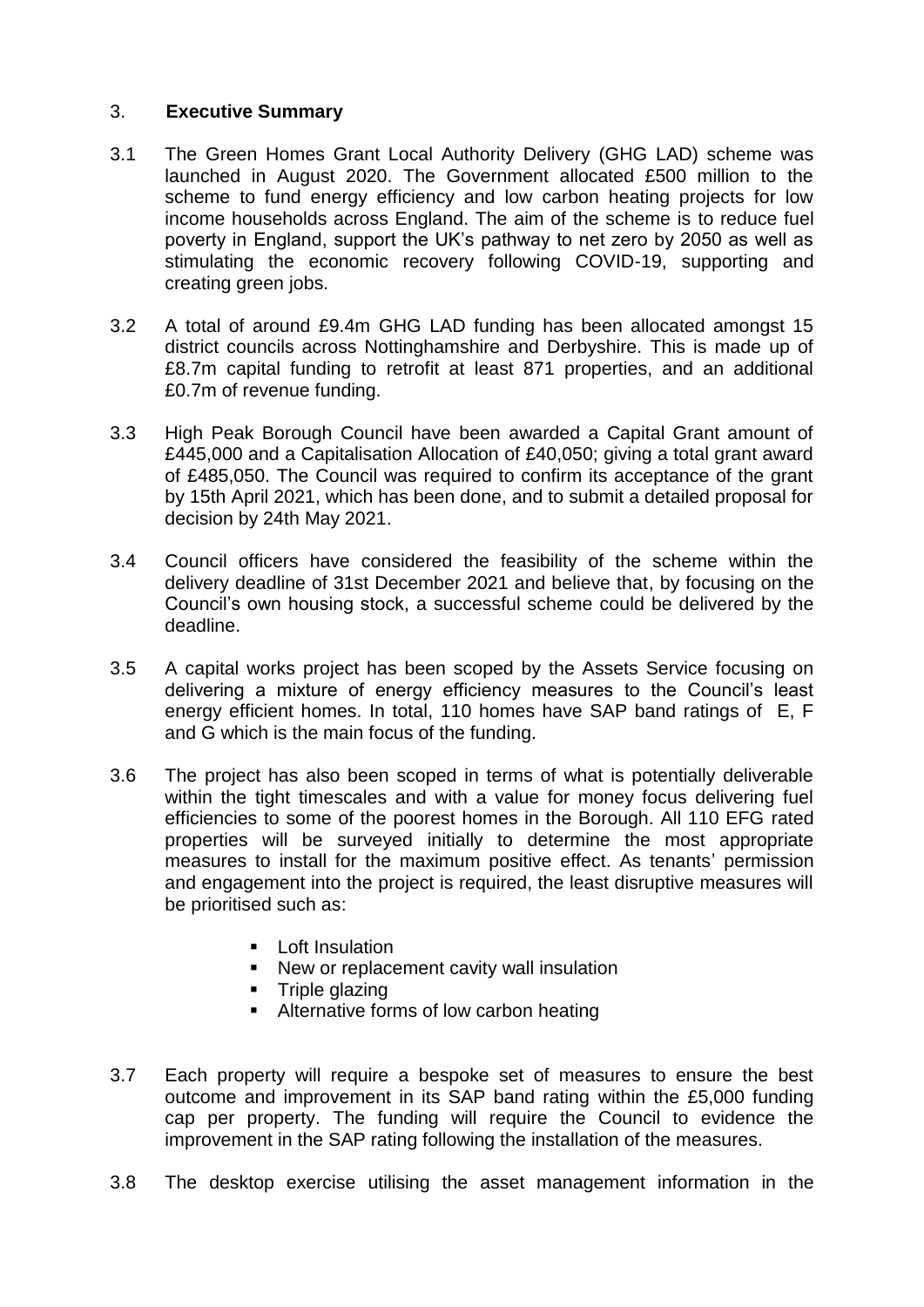Council's Keystone database suggests that further budget may be available to include a number of D rated properties. A further 10 properties focusing on older general needs flat blocks have therefore been identified for survey initially.

- 3.9 Implementation of the works project is dependent on the cooperation with the tenant. The tenants will have to certify that they have an annual income of less than £30,000 and may have to provide information on their fuel costs. Additionally, tenants can refuse access to the Council, as landlord, to install the measures, which may be the case if the tenant feels the works will be disruptive.
- 3.10 On receipt of the survey information, a programme of detailed works will be specified and a contractor procured to deliver the work by the end of the year. The likely works programme is likely to be in the region of £590,000. To assist Local Authorities with the delivery of the scheme, the Midlands Energy Hub (MEH) has produced a "Dynamic Purchasing System" (DPS) which aims to be a central resource for LAs in the area to procure contractors with the current skills base and accreditations. MEH require the Council to enter into a legal deed to utilise the DPS. It is anticipated that the contractors on the DPS will be in high demand across the East Midlands area, and capacity will be an issue. Therefore, an alternative procurement option would be to utilise a framework, such as ESPO to deliver the project. The project must be delivered by the end of 2021, which is a very challenging timescale. However, there are no financial penalties if the Council is not able to complete the project within the timeframe.
- 3.11 The grant funding allows the Council to focus on its own housing stock, but requires the Council, as landlord, to make a 33% contribution to the capital costs. Assuming the full capital grant is utilised, this would require the Council to contribute £146,850 to the scheme. This is not currently included in the HRA capital programme, so would need to be added to the 2021/22 programme and funded vis HRA reserves.

### 4. **How this report links to Corporate Priorities**

4.1 The proposal supports the delivery of the Corporate Plan Aim 4:Protect and improve the environment including responding to the climate emergency

### 5. **Alternative Options**

- 5.1 To submit the proposal to the Midlands Energy Hub as outlined in this report **(Recommended).**
- 5.2 To not submit a proposal for the use of GHG LAD2. **(Not recommended)**
- 5.3 There is no capacity within the deadline for the Council to develop a viable alternative proposal focused on private sector housing.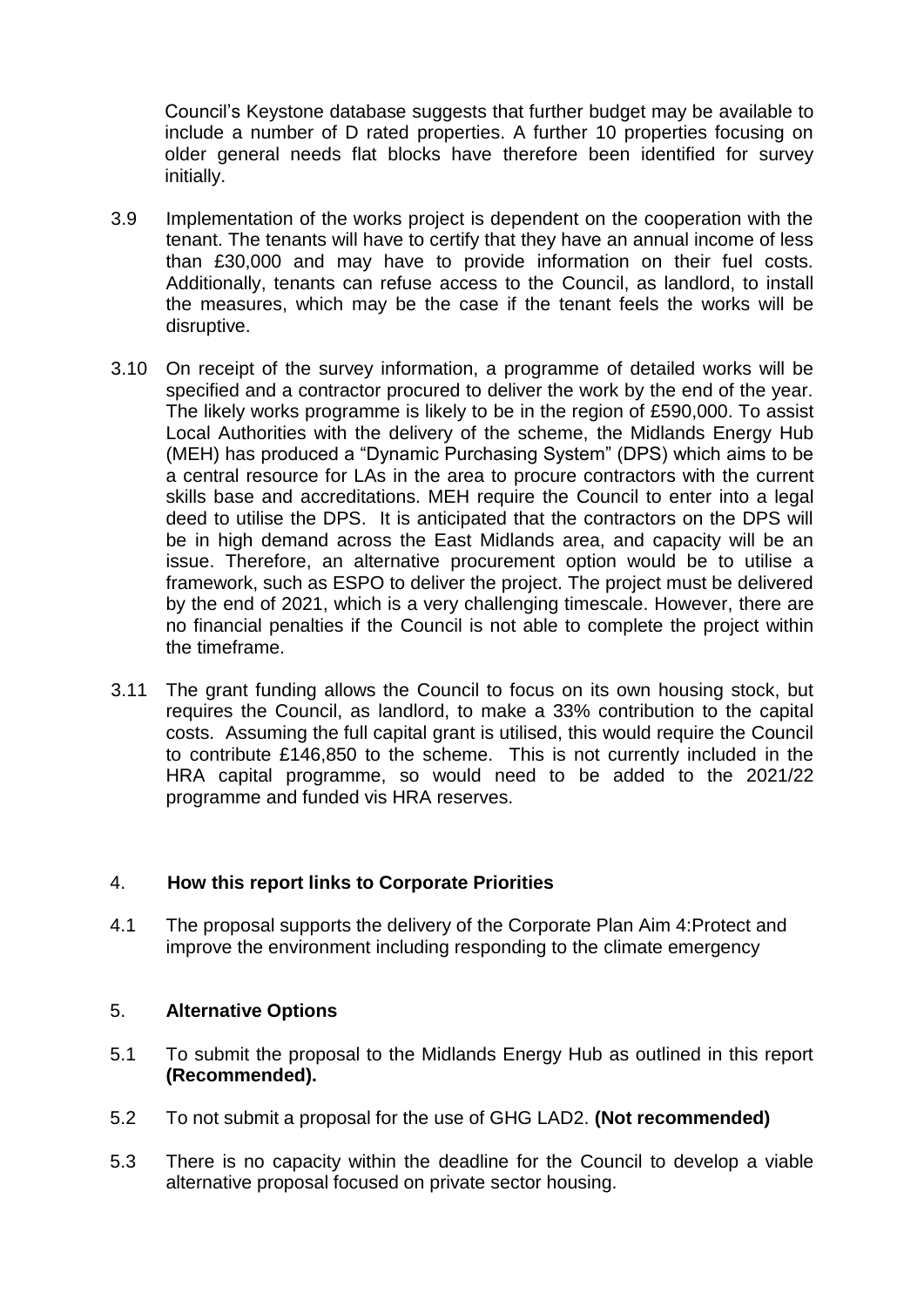# 6. **Implications**

### 6.1 Community Safety - (Crime and Disorder Act 1998)

No implications – some measures like replacement windows may improve security at individual properties.

### 6.2 Workforce

Additional staff will need to be recruited to ensure the delivery and administration of the scheme. At this stage this would be a temporary or "contractor" post funded from the grant. With the potential for further schemes in future, consideration should be given to the need for permanent posts to be created to support delivery of this work.

### 6.3 Equality and Diversity/Equality Impact Assessment

An equality impact assessment has been undertaken. The scheme targets households with an income below £30,000 per annum. Some households/tenants – for example older vulnerable people – may be reluctant to take part in the scheme and so will not benefit. The quality of the engagement between Council Officers and individual households/tenants will be key to ensuring people with protected characteristics do not miss the opportunity for improvements to the properties the live in.

### 6.4 Financial Considerations

Approval of the Green Home Grant scheme will require an additional allocation within the Housing Revenue Account (HRA) capital programme. Councils are required to contribute at least 33% to any grant allocated. Assuming the full capital grant of £445,000 is utilised, the Council would be required to contribute approximately £148,850 in 2021/22 from reserves. The resultant revenue consequences would be a loss of investment income from the reserves currently invested. At current interest rates, this would be a relatively immaterial amount of approximately £800 per annum.

Therefore, it is proposed that £148,850 is added to the 2021/22 capital programme and funded via HRA reserves (estimated at £17million at the end of 2020/21).

### 6.5 Legal

No specific issues other than detailed in the report. Works contracts are likely to be JCT format.

### 6.6 Climate Change

One of the Government's aims for the scheme is that it will support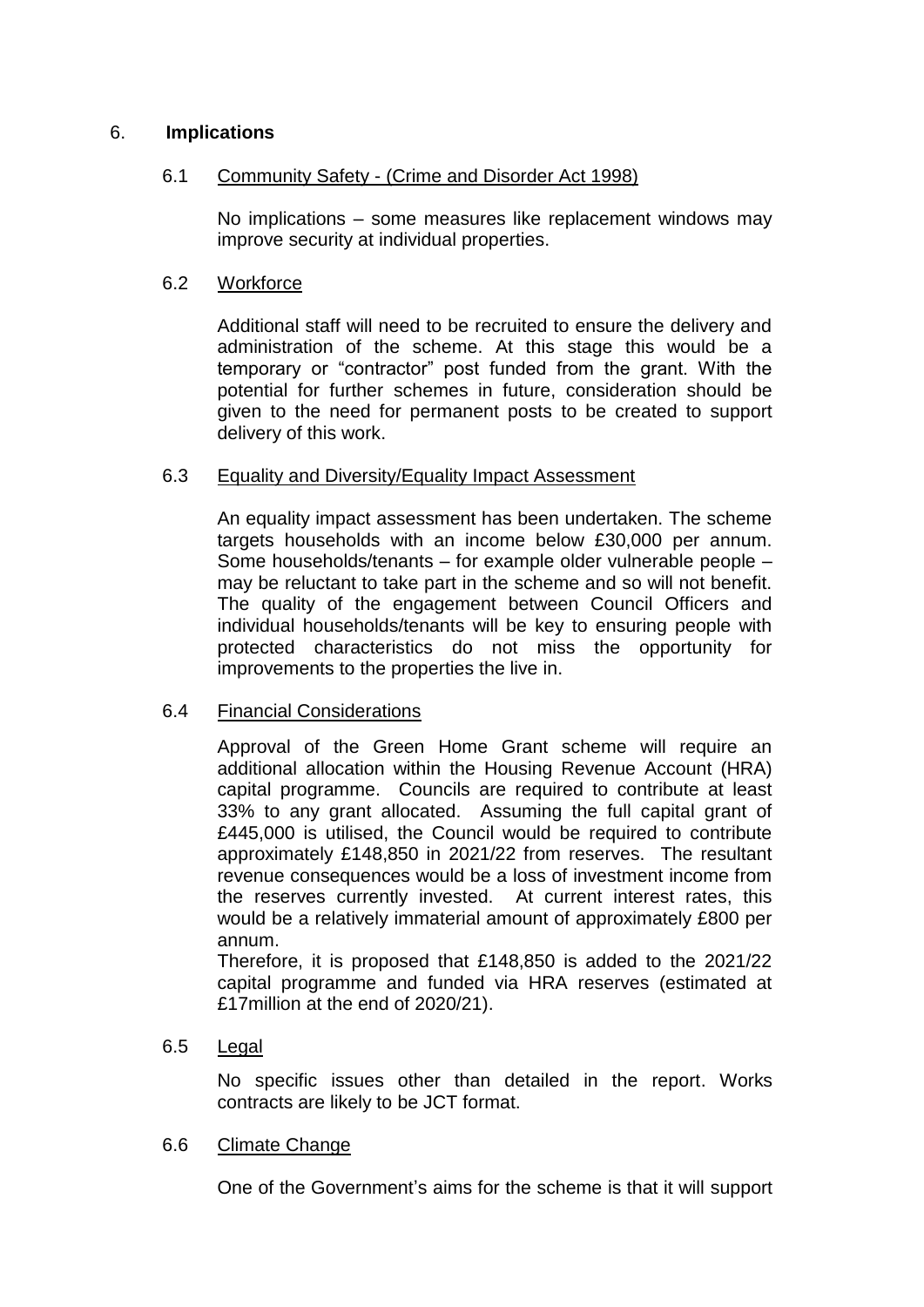the UK's pathway to net zero by 2050.

#### 6.7 Consultation

The short timescale and nature of the scheme limits the possibility of consultation. Individual households in the target properties will be consulted and can refuse to be part of the scheme.

#### 6.8 Risk Assessment

A number of risks are identified:

Covid-19 may make households reluctant to have work undertaken in their properties. Tenants may find the required works too disruptive and will be able to refuse the Council access as landlord.

Insufficient numbers of suitable qualified contractors to undertake the work due to high demand stimulated by the scheme and contractors cherry-picking the easiest properties to work on (for example contractors will prefer to install the same measure in similar house types in close proximity to each other). Different procurement options are being considered to widen the access to potential range of contractors.

The ability to complete all the targeted work within the tight deadline of December 2021.

The risk of clawback of grant for uncompleted work – there have been verbal assurances that this will not happen and there is a possibility that deadlines will be extended.

### MARK TRILLO **Executive Director (People) and Monitoring Officer**

**Web Links and Background Papers**

### **Contact details**

Mark Forrester Head of Democratic & Community Services mark.forrester@staffsmoorlands.gov.uk

Katy Webster Head of Assets katy.webster@highpeak.gov.uk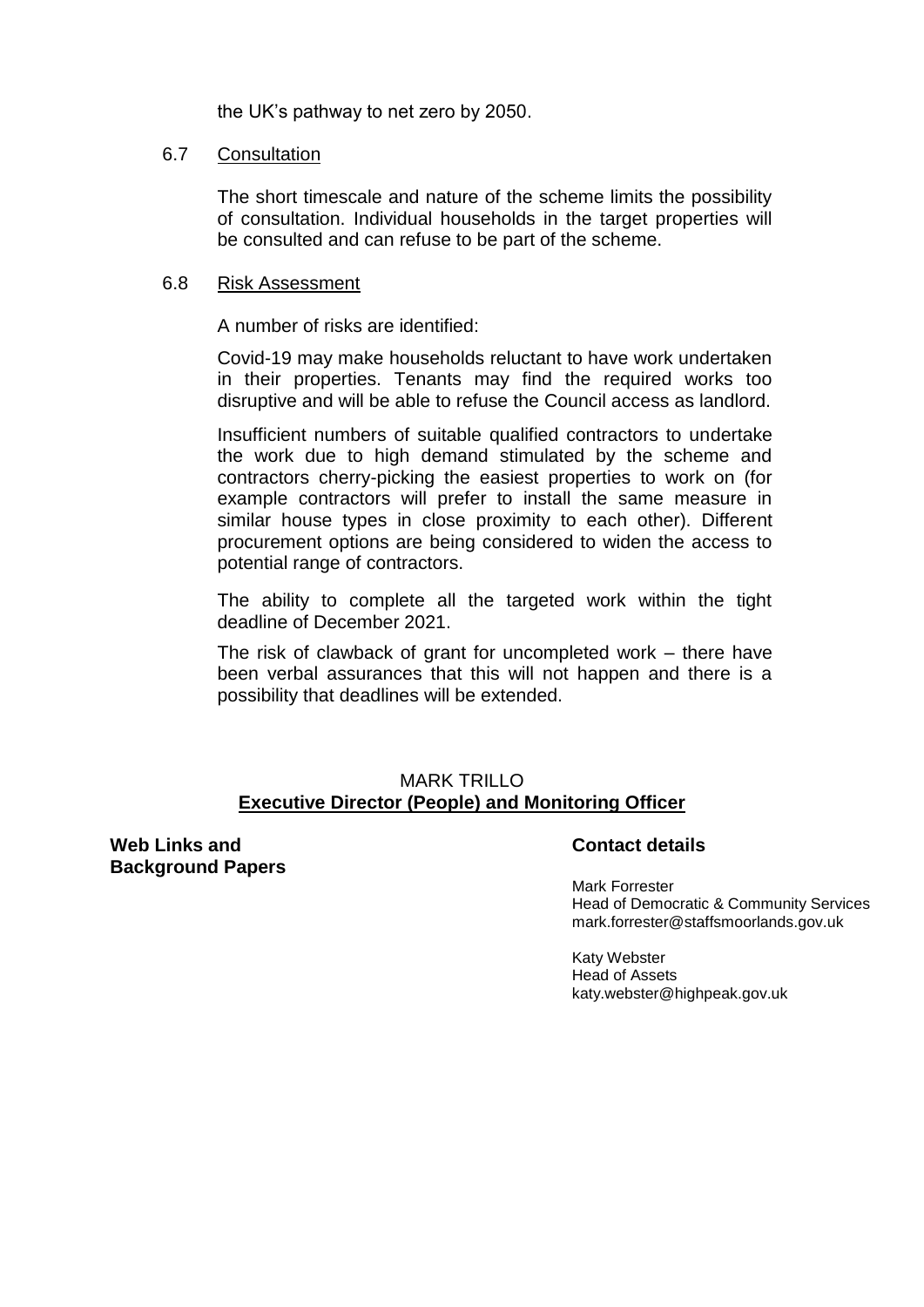### 7. **Detail**

# Background – Green Homes Grant – Local Authority Delivery Funding

- 7.1 The Green Homes Grant Local Authority Delivery (GHG LAD) scheme was launched in August 2020. The Government allocated £500 million to the scheme to fund energy efficiency and low carbon heating projects for low income households across England. The aim of the scheme is to reduce fuel poverty in England, support the UK's pathway to net zero by 2050 as well as stimulating the economic recovery following COVID-19, supporting and creating green jobs.
- 7.2 The Local Authority Delivery Scheme is currently being delivered in 3 Phases:
	- **Phase 1A**: grants of over £74 million were allocated for 55 projects which will upgrade the energy efficiency of around 10,000 low-income households in over 100 local authorities across all areas in England by June 2021
	- **Phase 1B**: grants of around £126 million of funding have been allocated to 81 local authorities for delivery of energy efficiency projects by September 2021, aiming to upgrade around 15,000 homes.
	- **Phase 2:** funding of £300 million has been allocated to the 5 Local Energy Hubs who will work with their regional local authorities to continue to deliver energy efficiency upgrades to up to 30,000 homes across England to those most in need, until December 2021
- 7.3 The Government has now announced a further £300 million is to be delivered through the Green Homes Grant Local Authority Delivery Scheme and Social Housing Decarbonisation Fund Demonstrator. The funding follows the sudden ending of the Green Homes Grant voucher scheme through which landlords and individual households could apply for vouchers to pay for improvements. This scheme is likely to be launched in Summer 2021 and run through to March 2023.
- 7.4 The GHG LAD Phase 1a was launched in August 2020 with a March 2021 deadline for project completion. In Phase 1b, successful submissions, were awarded grants in February 2021 with a September 2021 completion deadline. Applications for funds under Phase 1a and 1b were made direct to the Department for Business, Energy and Industrial Strategy.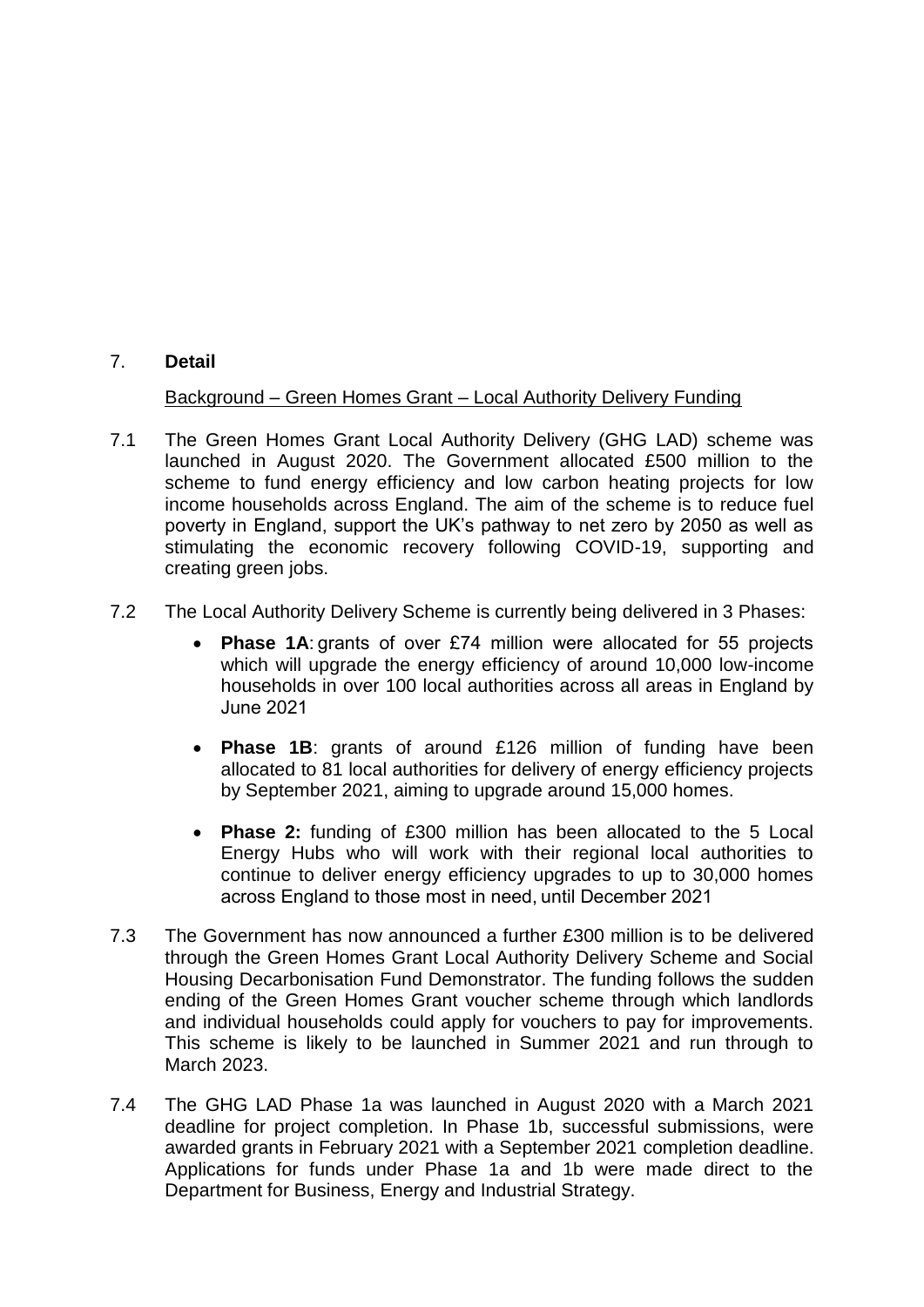7.5 High Peak Borough Council did not submit an application into round 1a or 1b of the scheme, due to a combination of the short timescale and lack of capacity for any of the Derbyshire Council's to act as a lead organisation for any bid.

Both phases 1a and 1b were underbid, and whilst the change to arrangements for phase 2 is welcome, there are still concerns within the LEAP (Local Authority Energy Partnership) around the tight timescales as expanded upon in 7.9

- 7.6 Phase 2 funding (£300 million) has been allocated to the 5 Local Energy Hubs who will work with their local authorities to continue to deliver the scheme. The Midlands Energy Hub (MEH) is the lead Hub for High Peak Borough Council.
- 7.7 Each regional pot will be allocated to local authorities via an approval route, making it easier to access funding than in GHG LAD phases 1a and 1b - which was via competitive bids to BEIS. The Hubs will help local authorities to secure and spend funding by providing centralised procurement support and other assistance.
- 7.8 A total of around £9.4m funding has been allocated amongst 15 district councils across Nottinghamshire and Derbyshire. This is made up of £8.7m capital funding to retrofit at least 871 properties, and an additional £0.7m of revenue funding. The revenue funding is available for each council, equivalent to an additional 9% of the capital funding awarded. This can be used for staff time to engage with the programme, and other costs.
- 7.7 High Peak Borough Council have been awarded a Capital Grant amount of £445,000 and a Capitalisation Allocation of £40,050; giving a total grant award of £485,050. The Council was required to confirm its acceptance of the grant by 15<sup>th</sup> April 2021, which has been done, and to submit a detailed proposal for decision by 24<sup>th</sup> May 2021.
- 7.8 The period of this Grant is from the date of allocation until 31st December 2021 where it is expected that 100% of the grant proposal will have been completed (all installations fully satisfied), unless extended by MEH with permission from BEIS and HM Treasury.
- 7.9 The Midlands Energy Hub has developed a good working relationship with the Nottinghamshire and Derbyshire Local Authorities' Energy Partnership (LAEP), of which High Peak Borough Council is a member, and has responded to widespread concerns expressed by Local Authority officers about the challenges of delivering the scheme. These included: the capacity and capability to design and make the proposal within the tight deadline; the difficulty of finding sufficient approved contractors to install energy saving and other measures to the required standard; the impact of Covid-19 on the willingness of households to have work undertaken in their homes; and the impact of such a tight deadline for completion of all the works.
- 7.10 In response, MEH has put in place a framework of approved contractors which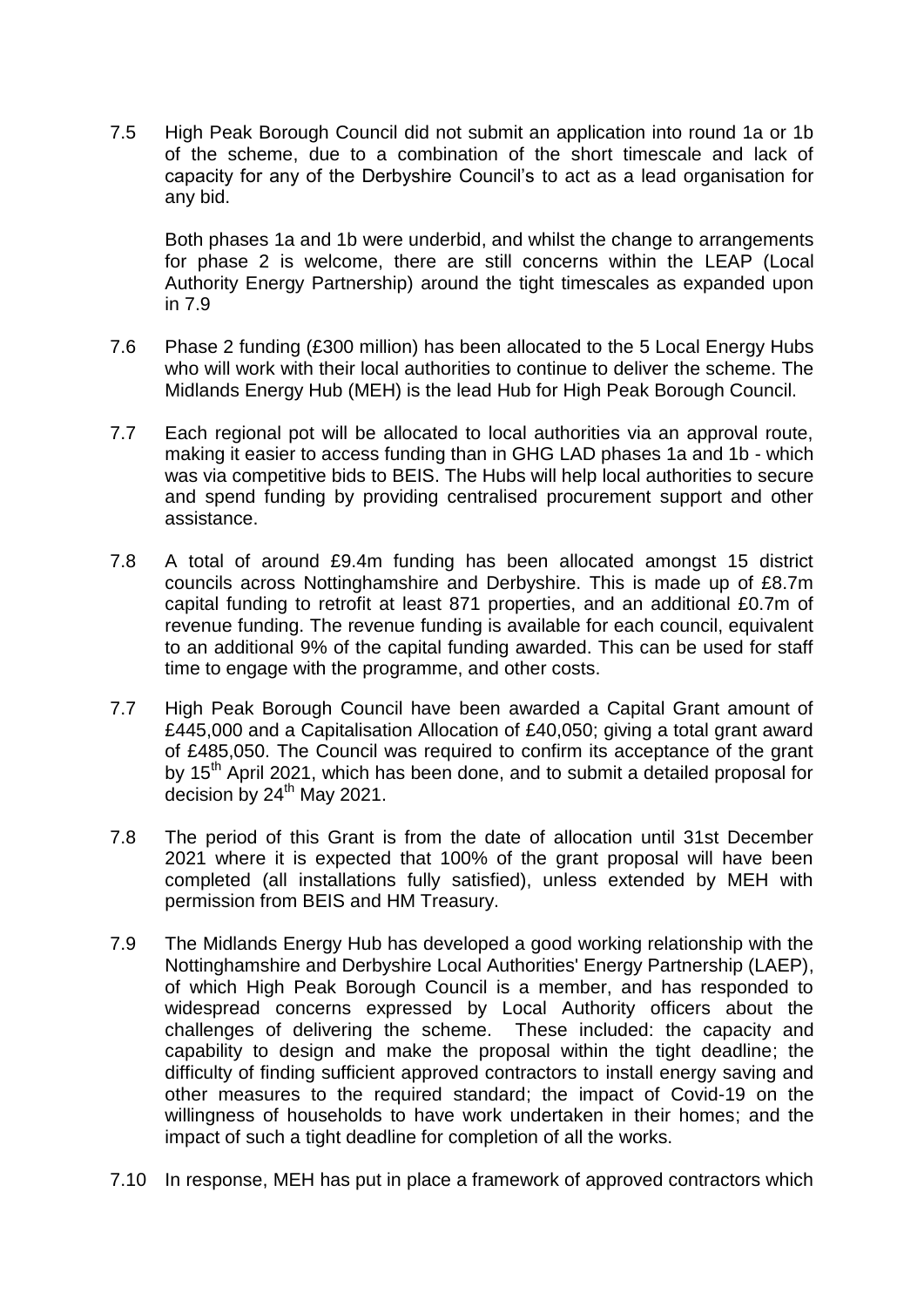Local Authorities can use, and a contract with Marches Energy Agency to provide end to end customer journey support – that is a comprehensive service to each Council including property identification and eligibility assistance, providing a central point of contact phone line for customers and supporting programme coordination.

- 7.11 In relation to the aims of the scheme itself, within High Peak 10.5% of the population (4,346 residents) are estimated to be living in fuel poverty. The LAD scheme aims to support some of these residents by raising the energy efficiency of low income and low energy performance homes (those with energy performance certificate (EPC) ratings of E, F or G) and including those that are not connected to the mains gas grid.
- 7.12 The scheme has set income eligibility criteria with a requirement that 'on average' combined household income is <£30,000. The Council will need to demonstrate how low income households are targeted and measured . This can be via individual verification, or by utilising alternative methodologies to pre-qualify specific areas such as means tested benefits, health based referrals, advanced statistics.

#### Scheme – outline proposal

- 7.13 Officers of High Peak Borough Council have considered the feasibility of the scheme within the deadline of 31<sup>st</sup> December 2021 and believe that, by focusing on the Council's own housing stock, a successful scheme can be delivered on time.
- 7.14 Analysis of the Council owned housing stock indicates that there are approximately 110 properties with EPC ratings (SAP Bandings) of E,F and G. The majority of the stock is rated either C and D (see Table 1 below). Details of the stock are held in the Council's Housing Asset Management Database, Keystone, which has a module which determines energy assessments from the information stored in the software. The types of key components, such as levels of insulation, type of heating, age of property, will all affect the SAP banding of a property.

| <b>SAP Band</b> | <b>No of Dwellings</b> |
|-----------------|------------------------|
| $\mathsf{C}$    | 1515                   |
| D               | 1888                   |
| E               | 101                    |
| F               |                        |
| G               | 2                      |
| No data         | 376                    |
| Total           | 3889                   |

*Table 1: SAP Bandings of Council Owned Dwellings*

7.15 The information stored within Keystone has been used to develop the potential scope of a project focusing on the properties with the poorest levels of energy efficiency, those rated E, F and G. Unfortunately, there is no standard "retrofit" option that could be applied to all the properties on the list. Different properties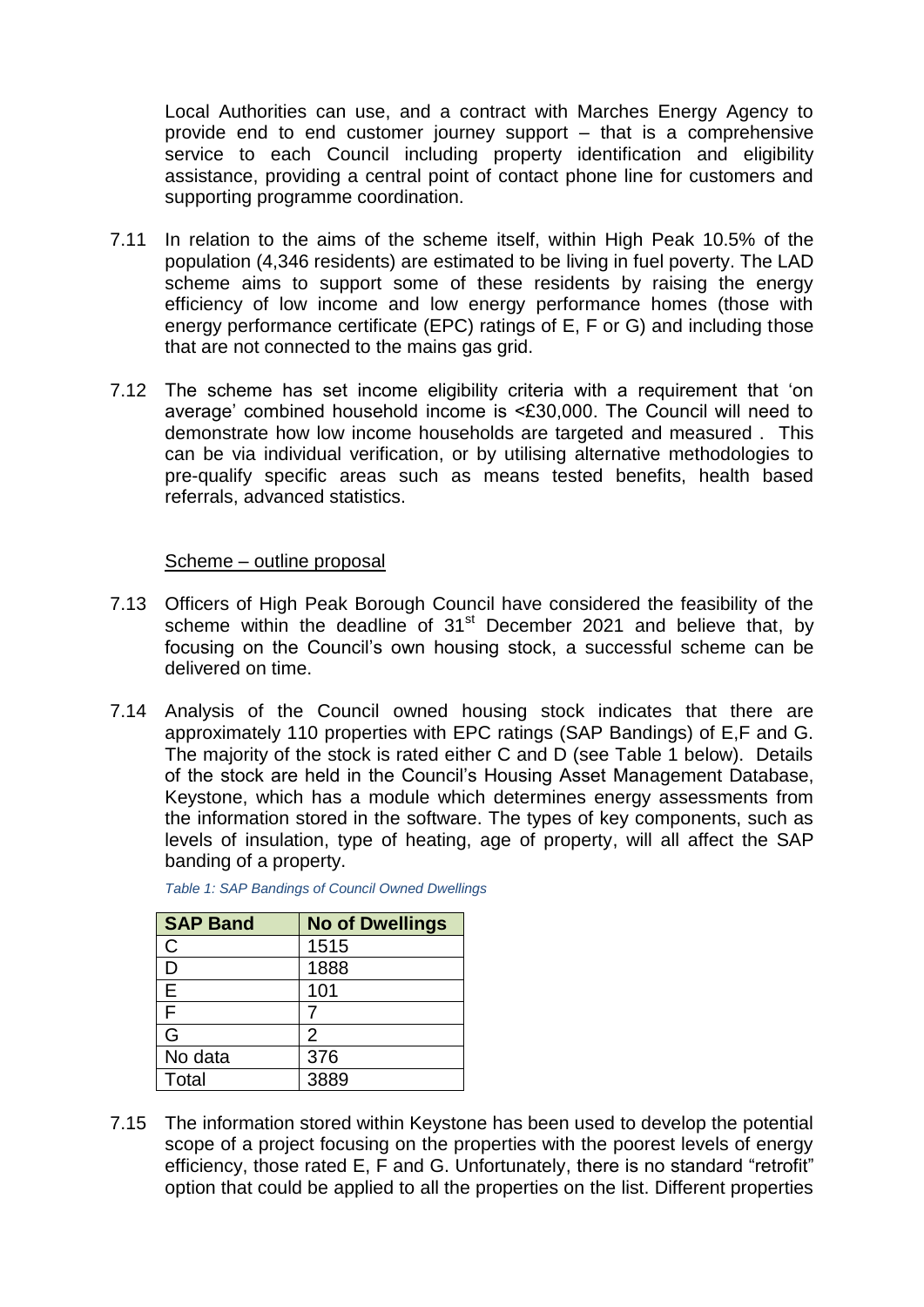are likely to require a different set of measures to improve their energy efficiency. Therefore each property will be subject to survey in order to inform a bespoke set of measures for that individual property.

- 7.16 The funding is capped at £5,000 per property with a landlord's contribution of an additional 33%, increasing the total budget to £7,500 per property. The funding requirements will allow the Council to "average" the spend in some circumstances. The funding requires a "value for money" assessment whereby the measures selected need to have the best "cost to benefit" ratio. Therefore cheaper measures that have a bigger impact on energy efficiency should be preferred.
- 7.17 The funding is intended to reduce fuel poverty and therefore priority, where possible, will be given to homes where the tenants have low incomes. It is important to note that tenants may refuse access to their home or could be unwilling to participate in the scheme. The Council, as landlord, cannot insist that tenants permit the works to go ahead, although the financial benefits to the tenant as well as the positive impact on the environment will need to be communicated clearly to encourage support.
- 7.18 The focus will be on installation of measures that have the least disruption to tenants and are anticipated to include;
	- Installation of loft insulation
	- Installation of new or replacement and upgrade to cavity wall insulation
	- Upgrading to triple glazed windows and doors
	- Installation of low carbon heating (with a focus on homes without modern efficient gas boilers).
- 7.19 Surveys by an accredited PAS2035 consultant will be required for the funding bid and it is anticipated that the improvements to the energy efficiency of the property will need to be evidenced and may include tenants providing details of their fuel costs (this will be made clear in communications with tenants).
- 7.20 Following the surveys, a programme of measures will be developed and a specification for tendering to an accredited contractor(s) will be required.

### Procurement and Contract Award

7.21 To qualify for the funding, the contractors/installers must be Trustmark and PAS2035 accredited. Unfortunately the Council's current contractors do not carry these accreditations. The Council will have the option of developing a specification and tendering this work through the MEH Dynamic Purchasing System (DPS) set up by Nottingham City Council's Procurement service, where Consultancies and Contactors have already been pre-qualified and appointed as approved providers.

Alternatively, the contract(s) could be procured through other established national frameworks, where providers hold the required accreditations, such as the Eastern Shires Purchasing Organisation (ESPO). The DPS has the benefit that contractors would already be working in the area and would have pre-qualified under the requirements of the grant funding. However it is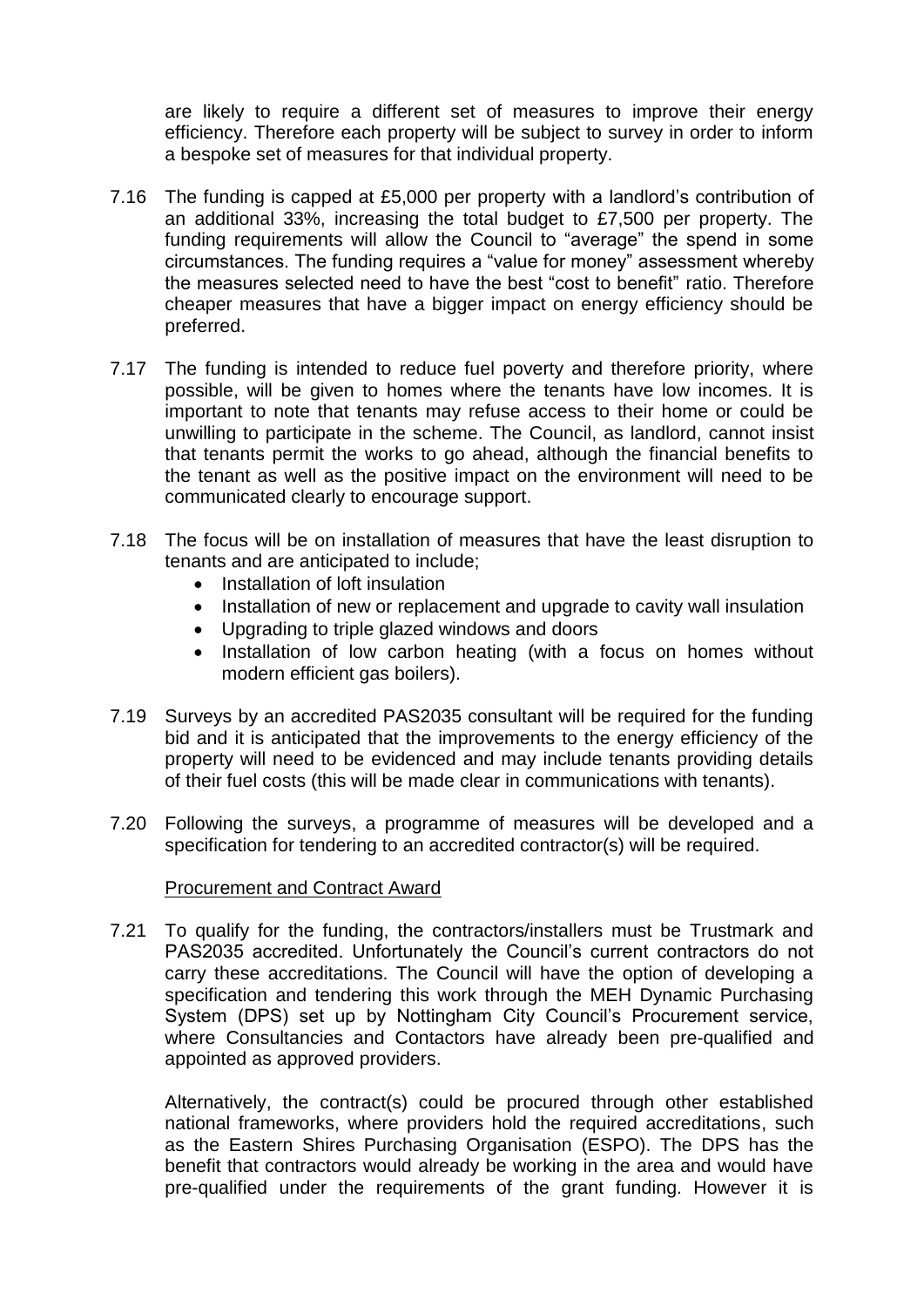anticipated that the tight timescales on funding will mean that demand is high for a limited number of contractors to deliver the project.

The DPS has been procured in full compliance to the requirements as set out in the Public Contract Regulations 2015 (PCRs15) and therefore does not pose any risk to the Council's position in complying with the PCRs15.

Access to use the DPS requires the Council to enter into a legal access agreement with Nottingham City Council who are managing the contracts under the DPS. It is considered to be in the Council's best interests to have this option of access and therefore it is recommended that approval be given to complete the required agreements.

The DPS will work as a mechanism to run further competition or direct awards for the contracts we require as part of our programme. The procedures wil be subject to the controls of the DPS as advised by Nottingham City Council.

Under the requirements of the Procedures as set out in the Council's Procurement Procedure Rules for the authorisation of contract awards, it is proposed that delegated authority is granted to the Executive Director (Place) in consultation with the Leader of the Council to authorise contract awards to support this programme, including the initial appointment of consultant for surveys and contractors for the supply and installation programmes identified in this report.

#### Project Management

- 7.22 Ten percent of the funding can be used for capitalisation costs including survey and project management costs. This project (EFG Project) would either need to be overseen or directly managed by Assets Project Officers in addition to the capital projects already planned for the financial year. A significant number of priority projects are being undertaken by the existing team, therefore capacity to manage an additional large project will need to be considered from the capitalisation budget.
- 7.23 A desktop exercise has been completed at this stage in order to submit the proposal to MEH. The indicative costs suggest that the funding pot should cover the measures set out in 7.18 for the priority EF&G properties and therefore 10 further D rated properties have also been included at this stage in two older general needs blocks.
- 7.24 Tenants on the initial list have been contacted and invited to take part in the project, stressing the benefit of reducing their fuel costs as well as the potential reduction the in their carbon footprint. Tenant engagement is a critical part of the delivery of the project and it is anticipated that not all of the tenants may want to engage in the process. Depending on the results of the surveys and tenant engagement, it may be necessary to develop a "reserve" list of further D rated properties to take full advantage of the funding. Should the results of the survey work suggest that not all the EF&G properties can be